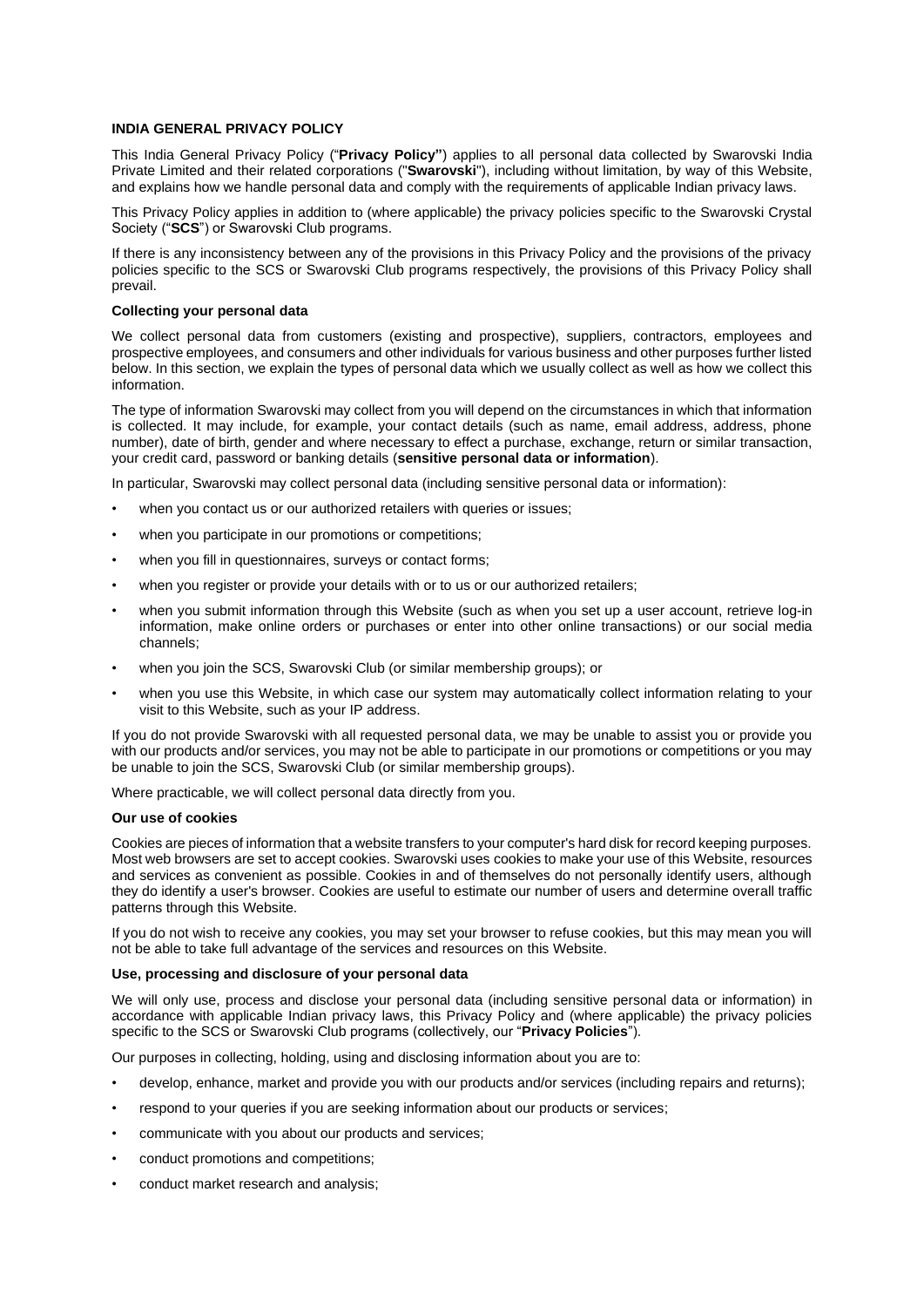- process and assess employment applications;
- enforce agreements between you and us;
- keep you informed about our activities, products and services;
- allow you to join and participate in the SCS, Swarovski Club and other similar Swarovski-related memberships;
- comply with legislative and regulatory requirements;
- operate our business efficiently; and
- create, develop, operate and deliver and improve our products and services.

Swarovski may also use and/or process aggregated, anonymous data about its customers and/or website users as a group, for Swarovski's business purposes.

By agreeing to this Privacy Policy, you agree and consent that we may collect, handle, process, use, store, transfer, exchange, share, disseminate, destruct, or otherwise make use of your personal data (including sensitive personal data or information). Notwithstanding anything to the contrary, you further unequivocally agree and consent that we may use your personal data (including sensitive personal data or information) for the purposes set out in the Privacy Policies.

In carrying out our business, it may be necessary to share information about you (including the sensitive personal data or information**)** with and between our related bodies corporate, our authorized retailers and organizations that provide services to us. We would not otherwise disclose sensitive personal data or information to any other third party or other organization(s), without your consent (which you provide by agreeing to the terms of the Privacy Policies) unless:

- the disclosure is for one of the purposes described in or otherwise permitted by our Privacy Policies;
- the disclosure is required or permitted by law:
- we believe the disclosure is necessary to provide you with products or services which you have requested;
- we believe the disclosure is necessary to protect the rights, property or personal safety of another person or Swarovski; or
- the assets and operations of Swarovski's business are transferred to a third party.

### **Retailers and service providers**

Like most large organizations, we use a range of authorized retailers to sell and service our products and service providers to help us maximize the quality and efficiency of our services and our business operations. This means that individuals and organizations outside of our organization, such as third party retailers of Swarovski products, third parties that operate the personal data on behalf of and in accordance with Swarovski's instructions (commissioned data processing) and third parties which Swarovski commissions for repairs or delivery of our products, will sometimes have access to personal data (including sensitive personal data or information) held by us and may use and/or process it on behalf of us. We require our service providers to adhere to strict privacy guidelines and not to use and/or process the information for any unauthorized purposes.

## **Using your personal data for marketing**

We may use and/or process personal data you have provided to us, including your email address, to provide you with information in relation to new or updated products or services or special offers, promotions or competitions in which you may be interested. We will only do so in accordance with applicable laws or with your prior consent.

If at any time you do not wish to receive such information from us, you may ask us to remove your name from our list by contacting us using our contact details below. Alternatively, if we send you such information by email, you can use the unsubscribe function in the email to inform us that you do not wish to receive such information from us by email. In either case, please allow 5 business days for your request to be processed.

### **Disclosing your personal data overseas**

The central customer database, in which all data described in the Privacy Policy is saved, is operated on behalf of and in accordance with Swarovski's instructions by our related body corporate, D. Swarovski KG, Swarovskistrasse 30, 6112 Wattens, Austria. Swarovski ensures compliance with the applicable Indian privacy laws.

In order to deliver products and services to you and to improve our products and services, we may sometimes disclose your personal data to another company within or related to the Swarovski group (including but not limited to those located in Switzerland, the United States, Liechtenstein and Austria), affiliates and service providers.

Swarovski will not otherwise use, process or disclose any information (including sensitive personal data or information**)** about you without your consent, which you provide by agreeing to the terms of the Privacy Policies, unless: